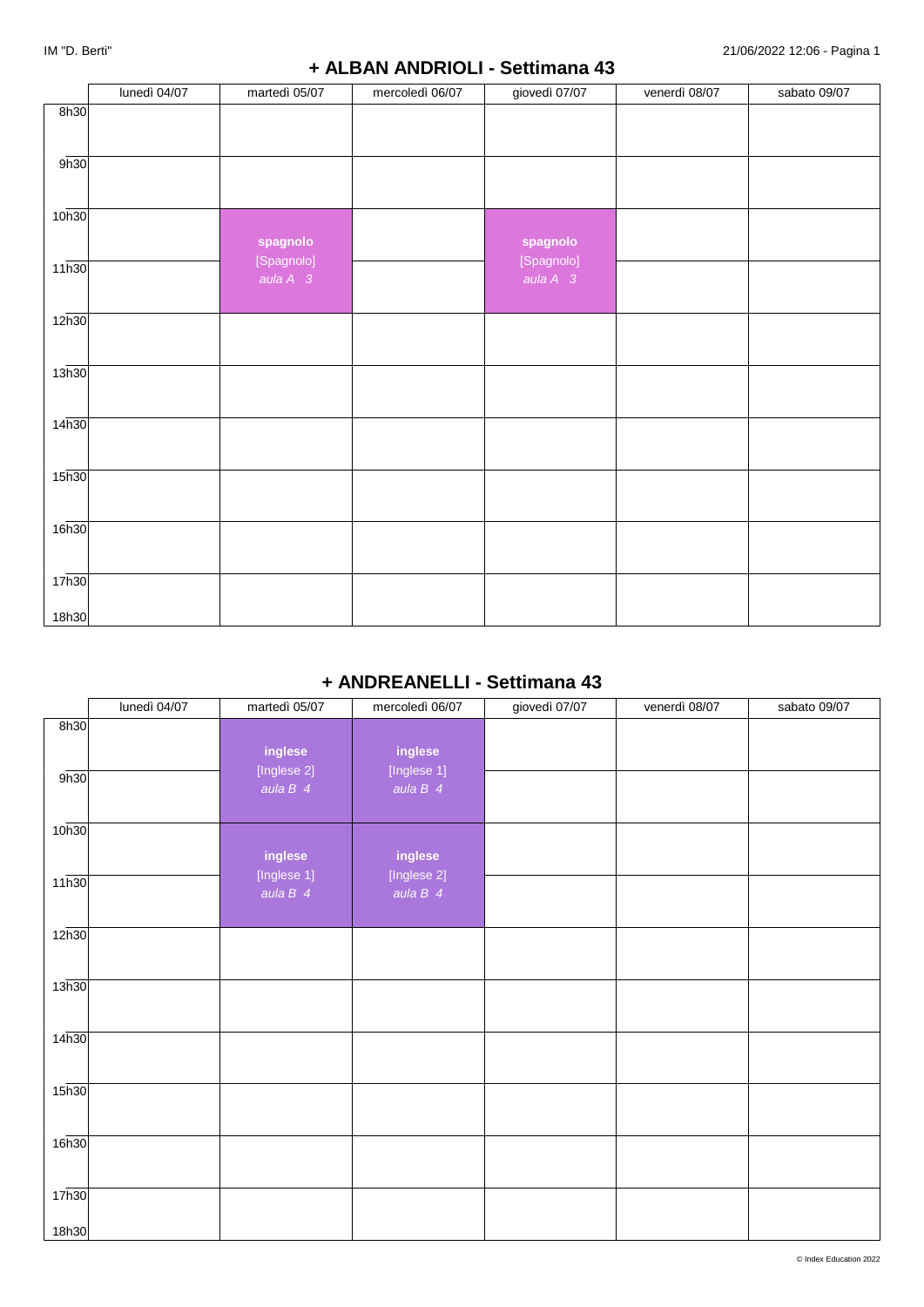|                   | lunedì 04/07 | martedì 05/07           | mercoledì 06/07 | giovedì 07/07           | venerdì 08/07 | sabato 09/07 |
|-------------------|--------------|-------------------------|-----------------|-------------------------|---------------|--------------|
| 8h30              |              |                         |                 |                         |               |              |
| 9h30              |              |                         |                 |                         |               |              |
| 10h30             |              | latino                  |                 | latino                  |               |              |
| 11h30             |              | [Latino 3]<br>aula $B2$ |                 | [Latino 3]<br>aula $B2$ |               |              |
| 12h30             |              |                         |                 |                         |               |              |
| 13h30             |              |                         |                 |                         |               |              |
| 14 <sub>h30</sub> |              |                         |                 |                         |               |              |
| 15h30             |              |                         |                 |                         |               |              |
| 16h30             |              |                         |                 |                         |               |              |
| 17h30             |              |                         |                 |                         |               |              |
| 18h30             |              |                         |                 |                         |               |              |

## **+ AUSILIO - Settimana 43**

|                            | lunedì 04/07 | martedì 05/07            | mercoledì 06/07          | giovedì 07/07            | venerdì 08/07 | sabato 09/07 |
|----------------------------|--------------|--------------------------|--------------------------|--------------------------|---------------|--------------|
| 8h30                       |              | filosofia                | filosofia                | filosofia                |               |              |
| 9h30                       |              | [Filosofia]<br>aula $B2$ | [Filosofia]<br>aula $B2$ | [Filosofia]<br>aula $B2$ |               |              |
| 10 <sub>h30</sub>          |              |                          |                          |                          |               |              |
| 11h30                      |              |                          |                          |                          |               |              |
| 12 <sub>h30</sub>          |              |                          |                          |                          |               |              |
| 13h30                      |              |                          |                          |                          |               |              |
| 14 <sub>h30</sub>          |              |                          |                          |                          |               |              |
| 15 <sub>h30</sub>          |              |                          |                          |                          |               |              |
| 16h30                      |              |                          |                          |                          |               |              |
| 17 <sub>h30</sub><br>18h30 |              |                          |                          |                          |               |              |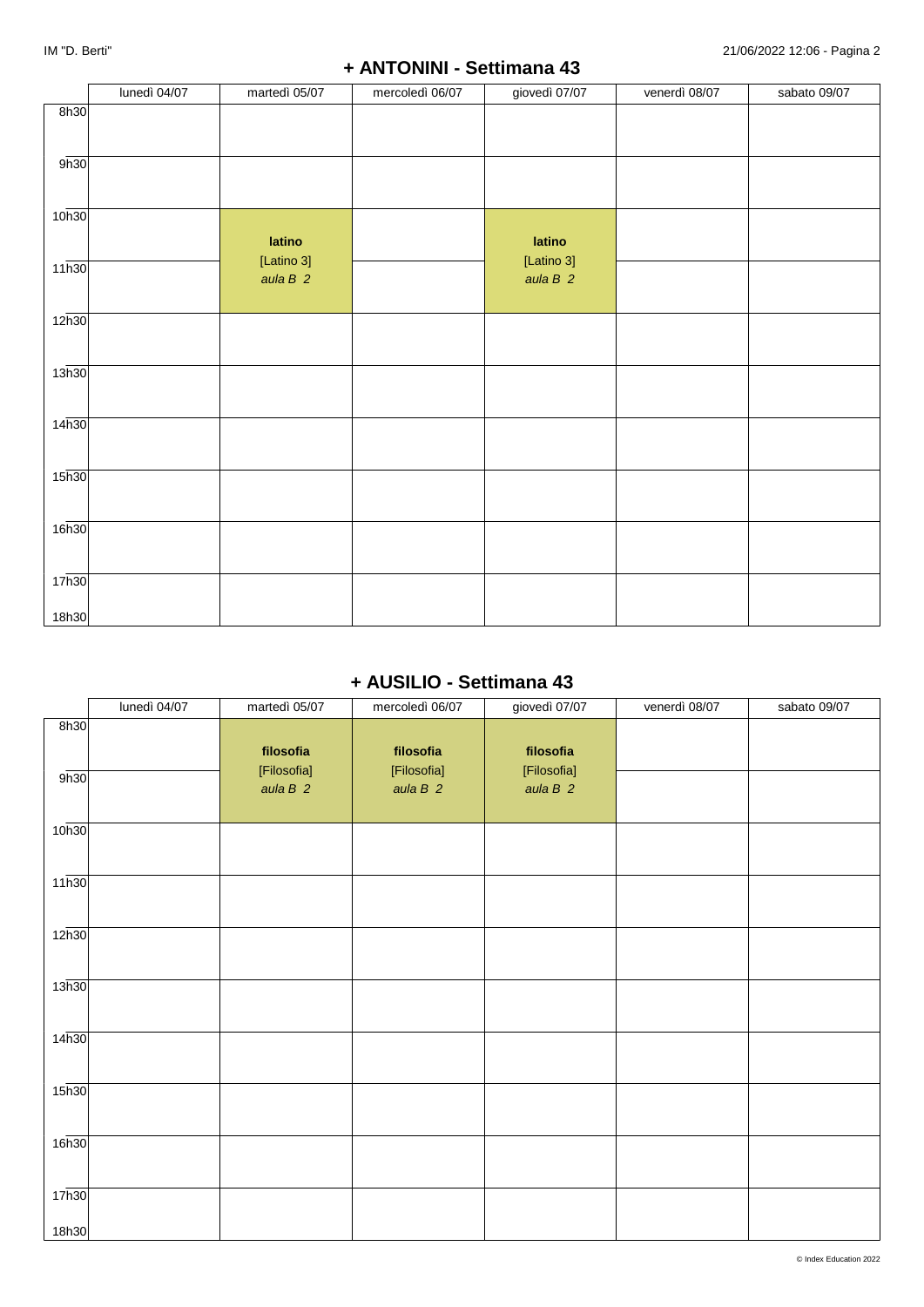## **+ DI VINCENZO - Settimana 43**

|                   | lunedì 04/07 | martedì 05/07                   | mercoledì 06/07 | giovedì 07/07                   | venerdì 08/07 | sabato 09/07 |
|-------------------|--------------|---------------------------------|-----------------|---------------------------------|---------------|--------------|
| 8h30              |              |                                 |                 |                                 |               |              |
| 9h30              |              | fisica<br>[Fisica]<br>aula $B3$ |                 |                                 |               |              |
| 10 <sub>h30</sub> |              |                                 |                 |                                 |               |              |
| 11h30             |              |                                 |                 | fisica<br>[Fisica]<br>aula $B3$ |               |              |
| 12h30             |              |                                 |                 |                                 |               |              |
| 13h30             |              |                                 |                 |                                 |               |              |
| 14 <sub>h30</sub> |              |                                 |                 |                                 |               |              |
|                   |              |                                 |                 |                                 |               |              |
| 15h30             |              |                                 |                 |                                 |               |              |
| 16 <sub>h30</sub> |              |                                 |                 |                                 |               |              |
| 17 <sub>h30</sub> |              |                                 |                 |                                 |               |              |
| 18h30             |              |                                 |                 |                                 |               |              |

## **+ GENERO - Settimana 43**

|                            | lunedì 04/07 | martedì 05/07 | mercoledì 06/07                                  | giovedì 07/07 | venerdì 08/07                             | sabato 09/07 |
|----------------------------|--------------|---------------|--------------------------------------------------|---------------|-------------------------------------------|--------------|
| 8h30<br>9h30               |              |               | matematica<br>[Matematica 4]<br>aula $A \quad 3$ |               | matematica<br>[Matematica 3]<br>aula $B3$ |              |
| 10 <sub>h30</sub>          |              |               | matematica                                       |               | matematica                                |              |
| 11h30                      |              |               | [Matematica 3]<br>aula $B3$                      |               | [Matematica 4]<br>aula $A$ 3              |              |
| 12 <sub>h30</sub>          |              |               |                                                  |               |                                           |              |
| 13h30                      |              |               |                                                  |               |                                           |              |
| 14h30                      |              |               |                                                  |               |                                           |              |
| 15 <sub>h30</sub>          |              |               |                                                  |               |                                           |              |
| 16h30                      |              |               |                                                  |               |                                           |              |
| 17 <sub>h30</sub><br>18h30 |              |               |                                                  |               |                                           |              |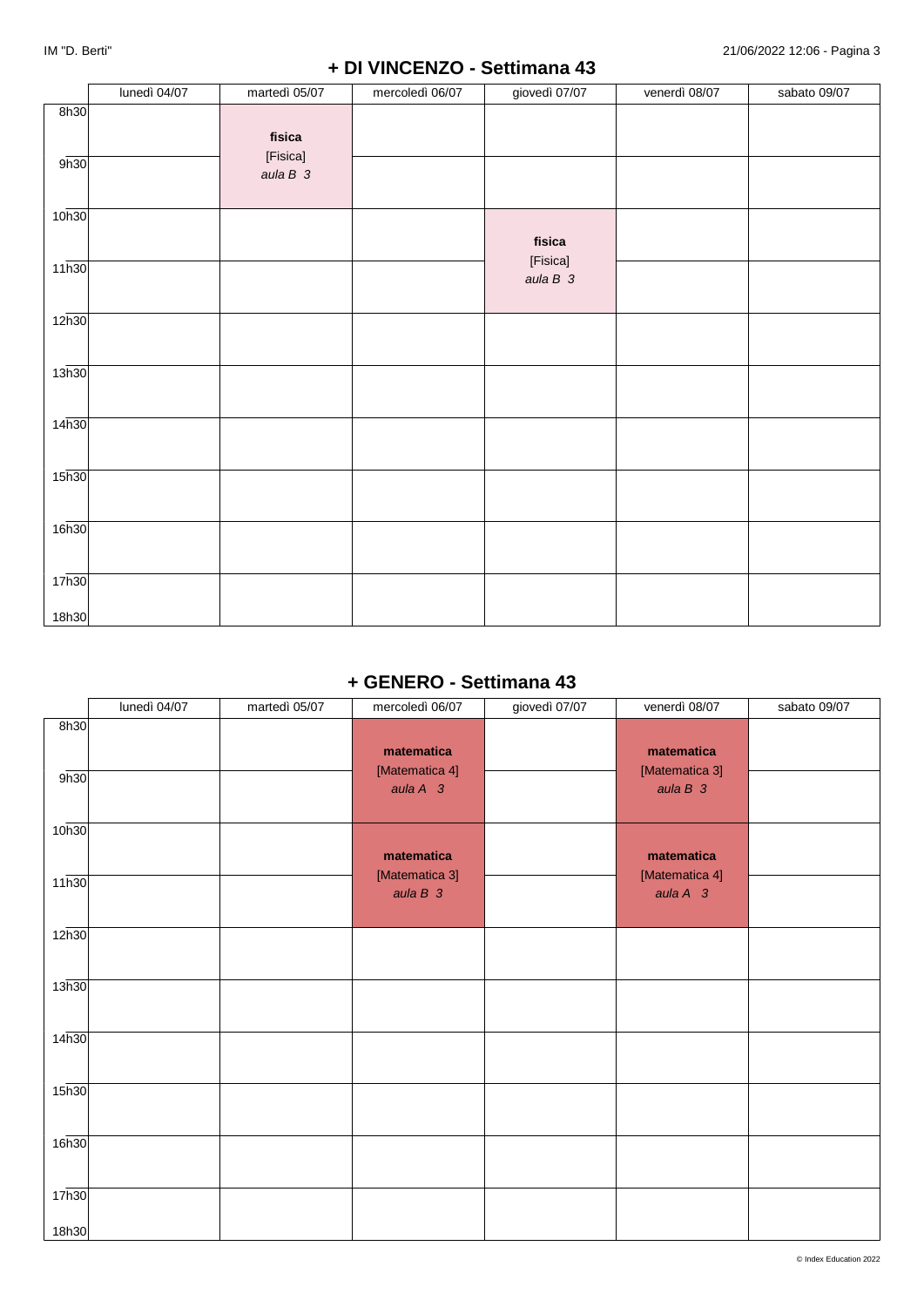## **+ GODINA - Settimana 43**

|                   | lunedì 04/07 | martedì 05/07                | mercoledì 06/07 | giovedì 07/07 | venerdì 08/07                | sabato 09/07 |
|-------------------|--------------|------------------------------|-----------------|---------------|------------------------------|--------------|
| 8h30              |              | matematica<br>[Matematica 1] |                 |               | matematica<br>[Matematica 1] |              |
| 9h30              |              | aula $A$ 3                   |                 |               | aula $A$ 3                   |              |
| 10 <sub>h30</sub> |              |                              |                 |               |                              |              |
| 11h30             |              |                              |                 |               |                              |              |
| 12h30             |              |                              |                 |               |                              |              |
| 13h30             |              |                              |                 |               |                              |              |
| 14 <sub>h30</sub> |              |                              |                 |               |                              |              |
| 15h30             |              |                              |                 |               |                              |              |
| 16 <sub>h30</sub> |              |                              |                 |               |                              |              |
| 17 <sub>h30</sub> |              |                              |                 |               |                              |              |
| 18h30             |              |                              |                 |               |                              |              |

# **+ GRAMAGLIA - Settimana 43**

|                            | lunedì 04/07                              | martedì 05/07 | mercoledì 06/07                           | giovedì 07/07 | venerdì 08/07 | sabato 09/07 |
|----------------------------|-------------------------------------------|---------------|-------------------------------------------|---------------|---------------|--------------|
| 8h30<br>9h30               | matematica<br>[Matematica 2]<br>aula $B3$ |               | matematica<br>[Matematica 2]<br>aula $B3$ |               |               |              |
| 10 <sub>h30</sub>          |                                           |               |                                           |               |               |              |
| 11h30                      |                                           |               |                                           |               |               |              |
| 12 <sub>h30</sub>          |                                           |               |                                           |               |               |              |
| 13h30                      |                                           |               |                                           |               |               |              |
| 14h30                      |                                           |               |                                           |               |               |              |
| 15 <sub>h30</sub>          |                                           |               |                                           |               |               |              |
| 16h30                      |                                           |               |                                           |               |               |              |
| 17 <sub>h30</sub><br>18h30 |                                           |               |                                           |               |               |              |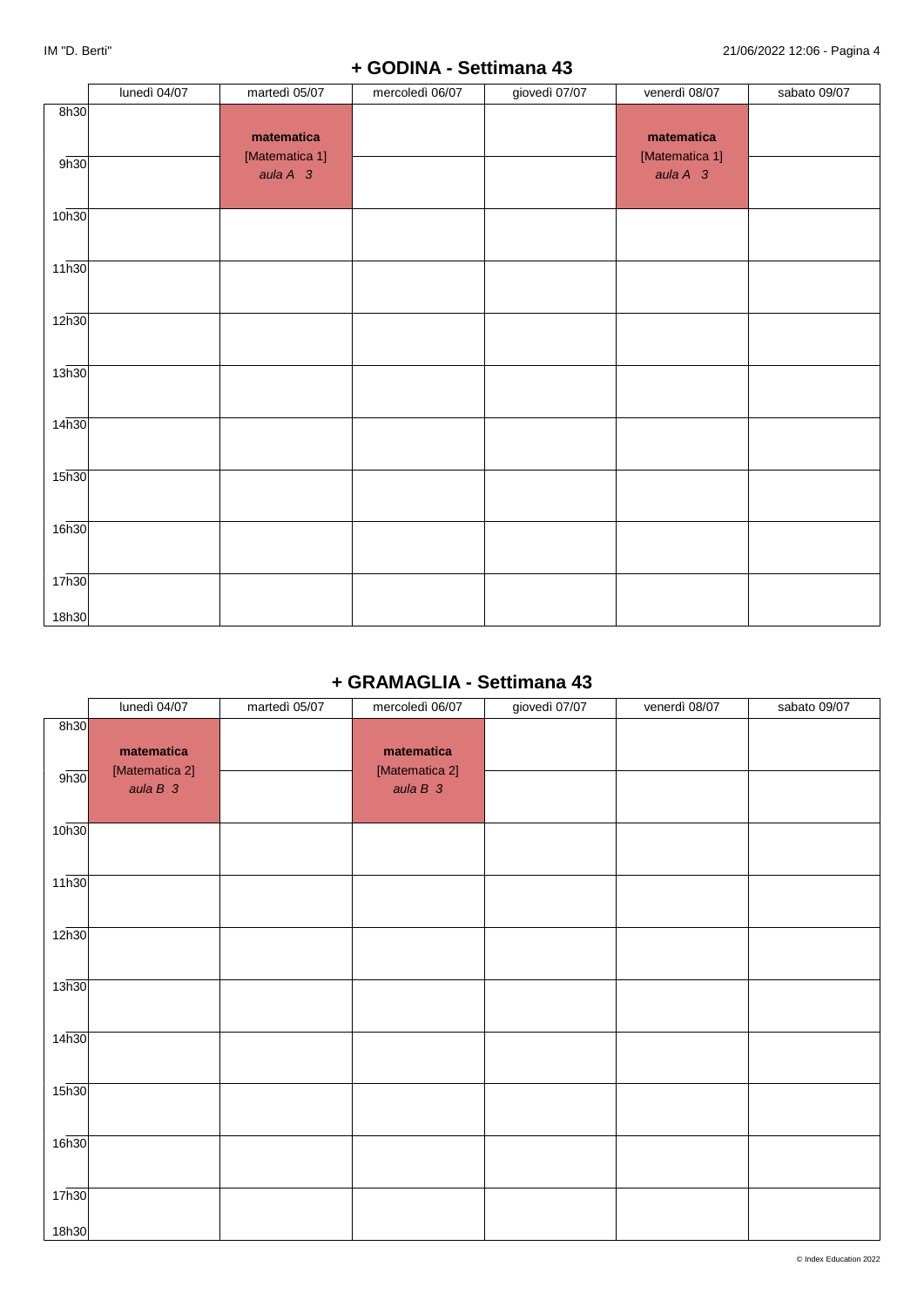### **+ LEGER - Settimana 43**

|                   | lunedì 04/07 | martedì 05/07           | mercoledì 06/07 | giovedì 07/07 | venerdì 08/07           | sabato 09/07 |
|-------------------|--------------|-------------------------|-----------------|---------------|-------------------------|--------------|
| 8h30              |              |                         |                 |               |                         |              |
| 9h30              |              |                         |                 |               |                         |              |
| 10 <sub>h30</sub> |              | francese                |                 |               | francese                |              |
| 11h30             |              | [Francese]<br>aula B 11 |                 |               | [Francese]<br>aula B 11 |              |
| 12h30             |              |                         |                 |               |                         |              |
| 13h30             |              |                         |                 |               |                         |              |
| 14 <sub>h30</sub> |              |                         |                 |               |                         |              |
| 15 <sub>h30</sub> |              |                         |                 |               |                         |              |
| 16 <sub>h30</sub> |              |                         |                 |               |                         |              |
| 17 <sub>h30</sub> |              |                         |                 |               |                         |              |
| 18h30             |              |                         |                 |               |                         |              |

# **+ MALAVENDA - Settimana 43**

|                            | lunedì 04/07            | martedì 05/07 | mercoledì 06/07 | giovedì 07/07           | venerdì 08/07 | sabato 09/07 |
|----------------------------|-------------------------|---------------|-----------------|-------------------------|---------------|--------------|
| 8h30                       |                         |               |                 | diritto                 |               |              |
| 9h30                       |                         |               |                 | [Diritto]<br>aula $B$ 1 |               |              |
| 10 <sub>h30</sub>          |                         |               |                 |                         |               |              |
| 11h30                      |                         |               |                 |                         |               |              |
| 12 <sub>h30</sub>          |                         |               |                 |                         |               |              |
| 13h30                      |                         |               |                 |                         |               |              |
| 14 <sub>h30</sub>          | diritto                 |               |                 |                         |               |              |
| 15 <sub>h30</sub>          | [Diritto]<br>aula $B$ 1 |               |                 |                         |               |              |
| 16h30                      |                         |               |                 |                         |               |              |
| 17 <sub>h30</sub><br>18h30 |                         |               |                 |                         |               |              |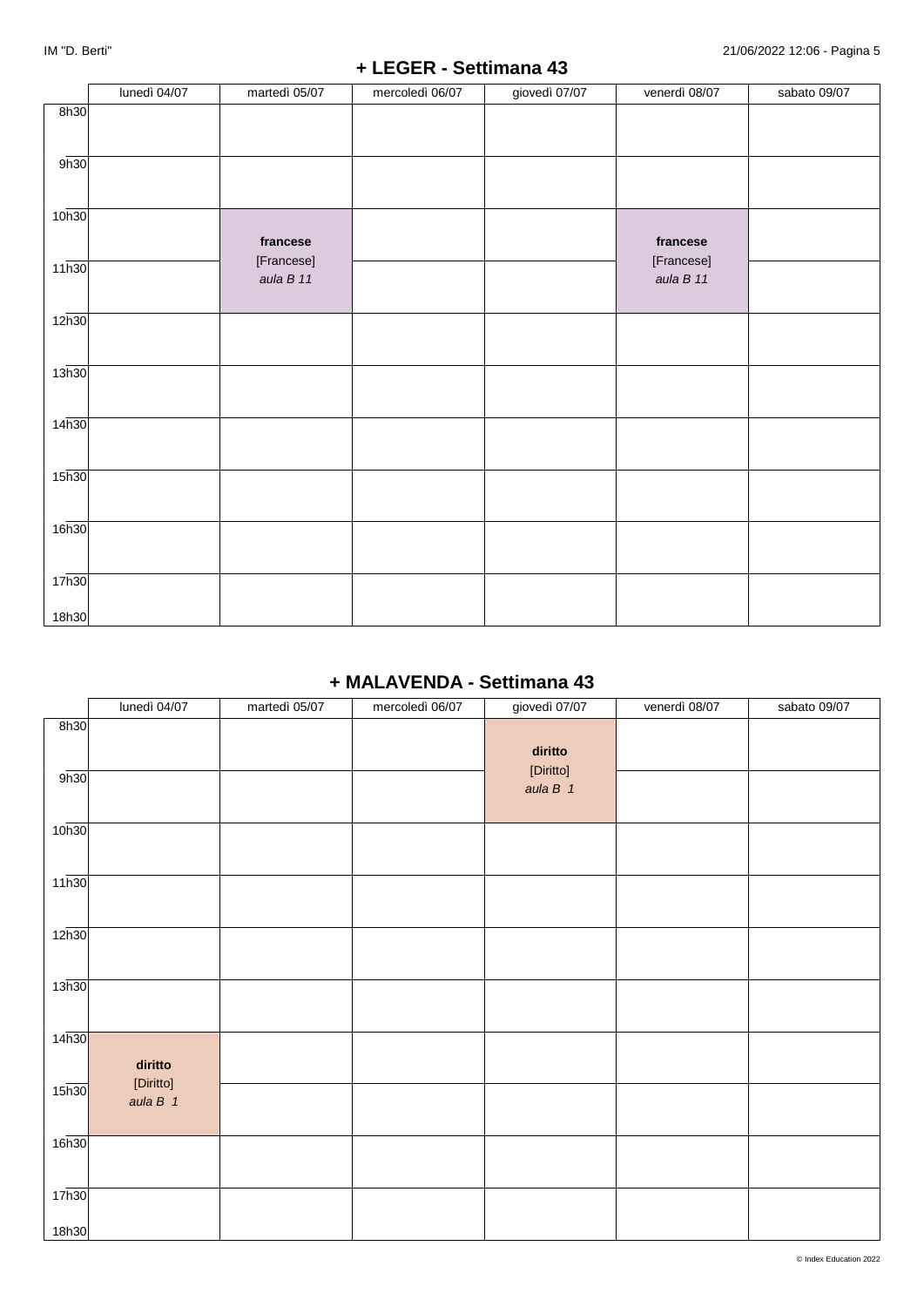### **+ MARTINO - Settimana 43**

|                    | lunedì 04/07                         | martedì 05/07                      | mercoledì 06/07                      | giovedì 07/07                      | venerdì 08/07 | sabato 09/07 |
|--------------------|--------------------------------------|------------------------------------|--------------------------------------|------------------------------------|---------------|--------------|
| 8h30               |                                      |                                    |                                      |                                    |               |              |
| 9h30               | italiano<br>[Italiano]<br>aula $B$ 1 | latino<br>[Latino 1]<br>aula $B$ 1 |                                      | latino<br>[Latino 2]<br>aula $B$ 4 |               |              |
| 10 <sub>h30</sub>  |                                      |                                    |                                      |                                    |               |              |
| $11\overline{h30}$ | latino<br>[Latino 2]<br>aula $B$ 4   |                                    | italiano<br>[Italiano]<br>aula $B$ 1 | latino<br>[Latino 1]<br>aula $B$ 1 |               |              |
| 12h30              |                                      |                                    |                                      |                                    |               |              |
| 13h30              |                                      |                                    |                                      |                                    |               |              |
|                    |                                      |                                    |                                      |                                    |               |              |
| 14 <sub>h30</sub>  |                                      |                                    |                                      |                                    |               |              |
| 15h30              |                                      |                                    |                                      |                                    |               |              |
| 16 <sub>h30</sub>  |                                      |                                    |                                      |                                    |               |              |
| 17 <sub>h30</sub>  |                                      |                                    |                                      |                                    |               |              |
| 18h30              |                                      |                                    |                                      |                                    |               |              |

### **+ ROMERO - Settimana 43**

|                   | lunedì 04/07                        | martedì 05/07 | mercoledì 06/07 | giovedì 07/07                       | venerdì 08/07 | sabato 09/07 |
|-------------------|-------------------------------------|---------------|-----------------|-------------------------------------|---------------|--------------|
| 8h30              |                                     |               |                 |                                     |               |              |
| 9h30              | inglese<br>[Inglese 3]<br>aula B 11 |               |                 | inglese<br>[Inglese 4]<br>aula B 11 |               |              |
| 10 <sub>h30</sub> |                                     |               |                 |                                     |               |              |
|                   | inglese                             |               |                 | inglese                             |               |              |
| 11h30             | [Inglese 4]<br>aula B 11            |               |                 | [Inglese 3]<br>aula B 11            |               |              |
| 12 <sub>h30</sub> |                                     |               |                 |                                     |               |              |
| 13h30             |                                     |               |                 |                                     |               |              |
| 14h30             |                                     |               |                 |                                     |               |              |
| 15 <sub>h30</sub> |                                     |               |                 |                                     |               |              |
| 16h30             |                                     |               |                 |                                     |               |              |
| 17h30             |                                     |               |                 |                                     |               |              |
| 18h30             |                                     |               |                 |                                     |               |              |